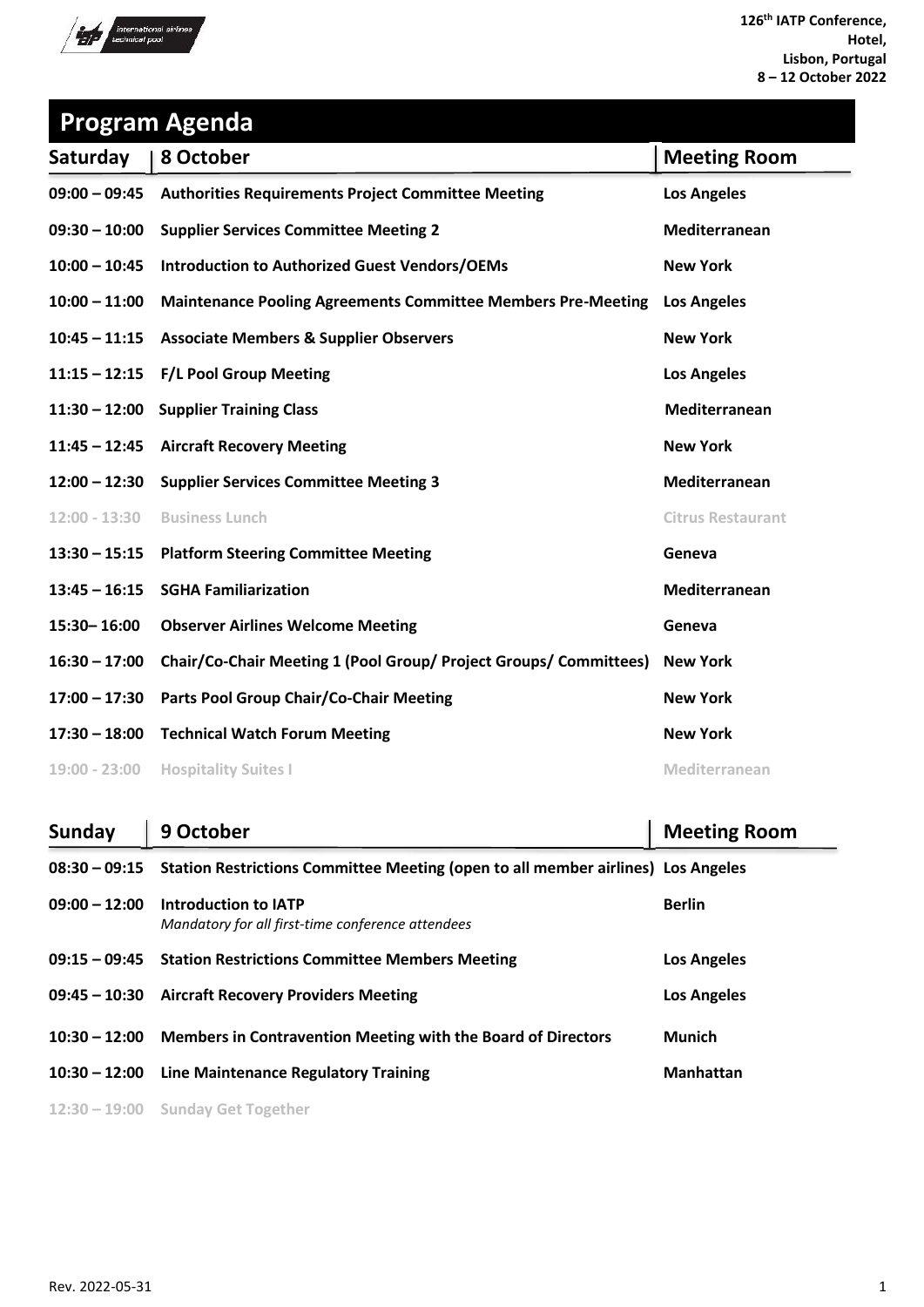

#### **Program Agenda**

| <b>Monday</b>   | 10 October                                                                                    | <b>Meeting Room</b>              |
|-----------------|-----------------------------------------------------------------------------------------------|----------------------------------|
| $09:00 - 10:30$ | <b>General Assembly 1</b>                                                                     | <b>Flexi-Space</b>               |
| $10:45 - 12:15$ | <b>Introduction to Parts Pooling</b><br>Mandatory for all first-time conference attendees     | <b>Berlin</b>                    |
| $10:30 - 12:00$ | <b>Exchange Meeting 1</b><br>Only for IATP members                                            | <b>Flexi-Space</b>               |
| $10:30 - 18:00$ | <b>Bilateral Meetings</b>                                                                     | <b>New York</b>                  |
| $12:00 - 13:30$ | <b>Business Lunch</b>                                                                         | <b>Citrus Restaurant</b>         |
| $13:00 - 13:45$ | <b>Introduction to Aircraft Recovery</b><br>Mandatory for all first-time conference attendees | <b>Berlin</b>                    |
| $13:00 - 17:00$ | <b>Exchange Meeting 2</b>                                                                     | <b>Flexi-Space</b>               |
| $13:45 - 14:30$ | Introduction to Airbus New Models and Derivatives                                             | <b>Berlin</b>                    |
| $14:30 - 15:15$ | <b>Introduction to Boeing New Models and Derivatives</b>                                      | <b>Berlin</b>                    |
| $15:30 - 17:00$ | Sustainability - Travelers for the Future                                                     | <b>Berlin</b>                    |
| $16:00 - 16:30$ | <b>Equipment (E Pool Group) Pool Meeting</b>                                                  | <b>Los Angeles</b>               |
| $16:30 - 17:00$ | B737 Operators (K Pool Group) Parts Pool Meeting                                              | <b>Los Angeles</b>               |
| $17:00 - 17:30$ | <b>B767 Operators (S Pool Group) Parts Pool Meeting</b>                                       | <b>Los Angeles</b>               |
| $19:00 - 23:00$ | <b>Hospitality Suites II</b>                                                                  | Citrus Restaurant - Pool terrace |

#### **Tuesday** | 11 October **Meeting Room** | Meeting Room **08:30 – 17:00 Bilateral Meetings New York 09:00 – 09:30 Parts Pool G, K, M, P, Q, S, T Pool and E Pool Mediterranean and Aircraft Recovery Pool Group Meeting 09:00 – 12:00 Exchange Meeting 3 Flexi-Space 09:00 – 10:30 Observer Airlines' Debriefing Munich 09:30 – 10:30 A350 Operators (Q Pool Group) Parts Pool Meeting Mediterranean 10:30 – 11:00 A380 Operators (Q Pool Group) Parts Pool Meeting Mediterranean 11:00 – 12:00 B777 Operators (T Pool Group) Parts Pool Meeting Mediterranean**

**12:00 - 13:30 Business Lunch Citrus Restaurant**

| $12:00 - 13:30$ | <b>Business Lunch</b> |  |
|-----------------|-----------------------|--|
|                 |                       |  |

- **13:00– 16:00 Exchange Meeting 4 Flexi-Space**
- **13:30 – 14:30 B787 Operators (S Pool Group) Parts Pool Meeting Mediterranean**
- **14:30 – 15:30 Engines Pooling Meeting Mediterranean**
- **15:30 – 16:00 Senior Delegate Familiarization Session Berlin**
- **15:45 – 16:45 Third Party Pooling Meeting Mediterranean**
- **16:15 – 16:45 Introduction to IATP Invoicing Berlin**
- **19:00 - 20:00 Pre-Gala Dinner Reception Flexi-Space**
- **20:00 - 00:30 Gala Dinner Flexi-Space**